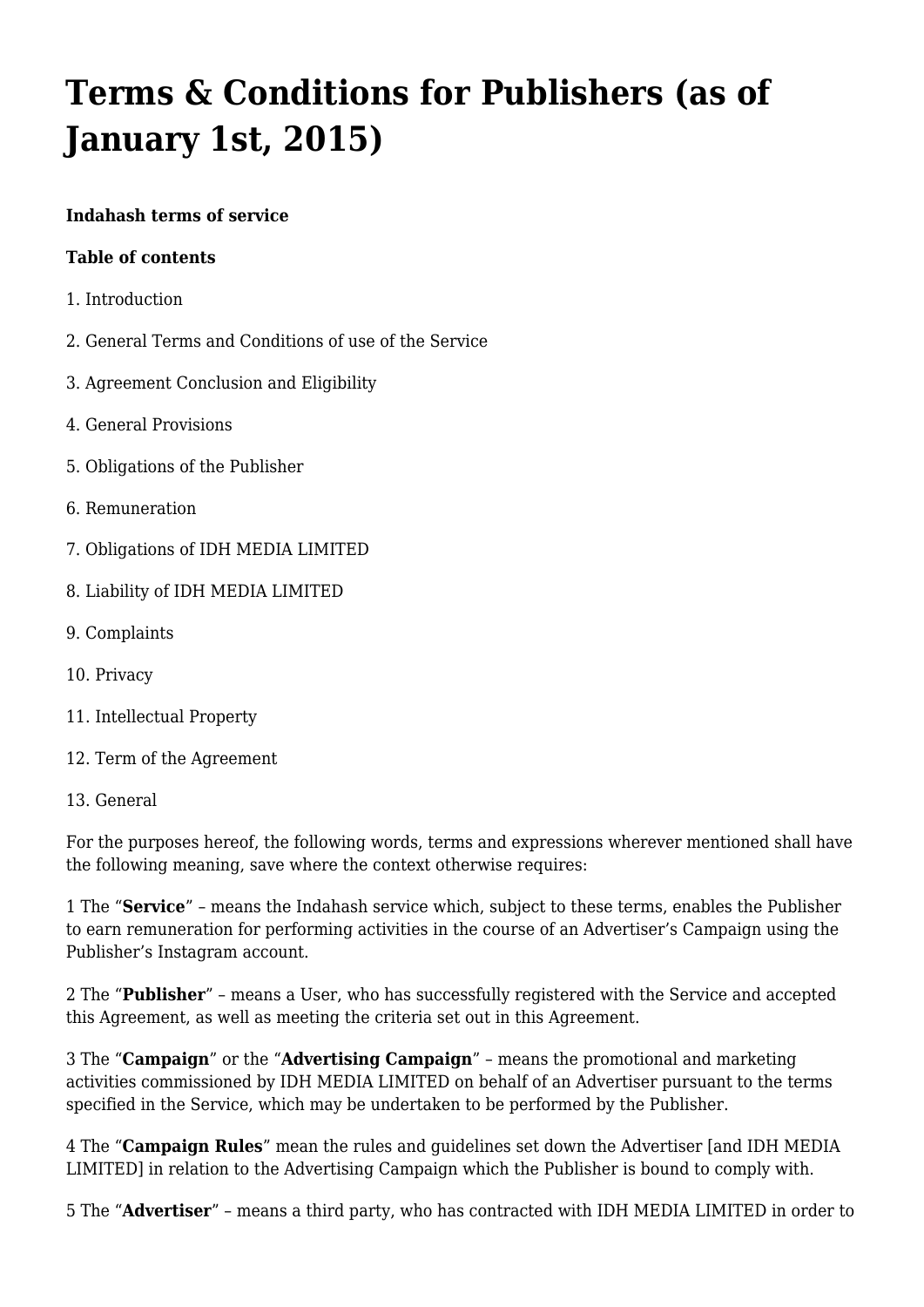receive the benefit of the Service.

6 A "**User**" – means any visitor to the [www.instagram.com] website(s).

7 A "**Party**" – means respectively IDH MEDIA LIMITED or the Publisher and the term "Parties" shall refer to IDH MEDIA LIMITED and the Publisher jointly.

8 The "**Agreement**" – means this agreement concluded between IDH MEDIA LIMITED and the Publisher pursuant to these terms.

#### **1. Introduction**

1. The Service is offered by Indahash and may be accessed by means of mobile applications on iOS, Android and Windows Phone platforms.

2. The mobile application is available for mobile devices, i.e. mobile phones communicating using [radio waves,](http://web.archive.org/web/20160319073842/http://pl.wikipedia.org/wiki/Fale_radiowe) operating within the [GSM](http://web.archive.org/web/20160319073842/http://pl.wikipedia.org/wiki/GSM) or [UMTS](http://web.archive.org/web/20160319073842/http://pl.wikipedia.org/wiki/Universal_Mobile_Telecommunications_System) digital systems or tablets running on OS X, Android operating systems. The mobile application is compatible with the following systems:

a. iOS version 4 or higher,

b. Android version 4.0 or higher,

3. Mobile applications are available through AppStore (Apple) and Google Play (Google).

4. This online Service is an electronic service, which means that IDH MEDIA LIMITED is a provider of electronically supplied services.

5. In order to ensure compatibility with the IT system used by IDH MEDIA LIMITED, a User must have at his or her disposal a system and equipment which complies with the following technical requirements:

a. A computer or mobile device with an Internet browser supporting JavaScript technology,

b. Internet access,

c. correctly configured email.

6. The User shall have access to the IT system referred to above through a correctly installed mobile application on his or her mobile device.

7. IDH MEDIA LIMITED hereby notes that the use of the Service will carry the usual risks associated with the use of the Internet and recommends that the Users undertake adequate steps in order to minimise such risks. IDH MEDIA LIMITED shall take reasonable steps to ensure the functioning of an IT system facilitating access to the electronically supplied service in a manner which shall prevent unauthorized persons from accessing the transmitted contents forming part of the Service in question, including, in particular, through the use of cryptographic techniques which are appropriate for the characteristics of the Service supplied, as well as the positive identification of the parties to the electronically supplied service.

8. In the event of planned interruptions, modernisation works, upgrades or in other similar circumstances, IDH MEDIA LIMITED shall have the right to notify the Publishers of such fact using the e-mail address provided or by means of a general notification published on the website or through the mobile application.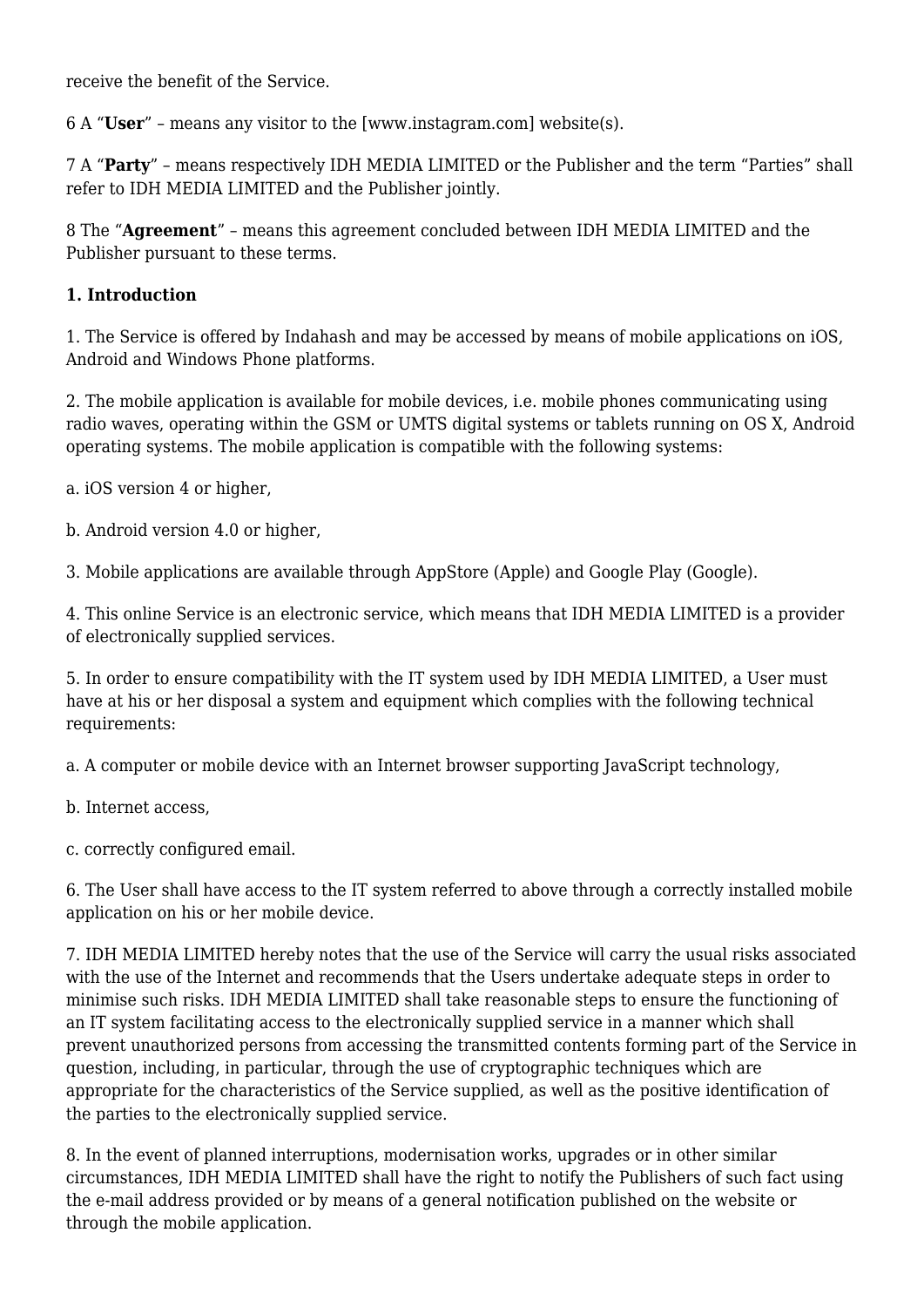9. In order to prevent unauthorized persons from gaining access to the personal data submitted electronically and from modifying such data, the following technical measures shall be applied:

a.data transmission encryption using SSL protocol signed with a key;

b. protection of database from unauthorized access.

10. By registering for the Services, a User undertakes to comply and be bound by the provisions contained herein and it shall be tantamount to the conclusion of a contract for the provision of electronically supplied services.

# **2. General Terms and Conditions of use of the Indahash Service**

1. This Agreement between the Parties which will govern the provision of the Service by IDH MEDIA LIMITED to Publisher and incorporates by reference:

a. The [Privacy Statement] which contains more detailed information on the data processing rules for the Indahash Service which is available here: [www.indahash.com]; and

b. The Campaign Rules which will govern the way in which a campaign is run.

2. The Publisher should familiarise him or herself with the terms and conditions contained in the aforementioned documents as they constitute the legal basis of cooperation between the Parties and have an impact on the rights and obligations of the Parties.

3. If a User does not agree with the provisions of the aforementioned documents, he or she should not register as a Publisher.

4. By clicking on the ,,Save" button to register, and unconditional acceptance the User unconditionally accepts all the terms and conditions of the Agreement. The [conclusion] of this Agreement and the Publisher's participation in the Services are subject to a condition precedent that the requirements specified in sections [5 and 6a] of part 3 ("**Agreement Conclusion**") are complied with and that the moderator approves the Instagram profile designated by IDH MEDIA LIMITED.

5. To the extent that the Publisher is a consumer, and the Agreement is accepted by the User registering as a Publisher, this is a distance contract to which the provisions of the [European Union](http://web.archive.org/web/20160319073842/http://www.irishstatutebook.ie/2013/en/si/0484.html) [\(Consumer Information, Cancellation and Other Rights\) Regulations 2013 \(SI No. 484/2013\)](http://web.archive.org/web/20160319073842/http://www.irishstatutebook.ie/2013/en/si/0484.html) shall apply.

6. IDH MEDIA LIMITED reserves the right to make reasonable amendments to the Agreement from time to time and will make reasonable efforts to bring these amendments to the attention of the Publisher.

7. IDH MEDIA LIMITED specifically reserves the right to amend these terms in the event of at least one of the following material causes (exhaustive list) – change of the provisions of applicable laws governing the provision of electronically supplied services by IDH MEDIA LIMITED which has an impact on the mutual rights and obligations laid down in the Agreement; the need to adjust the activities of IDH MEDIA LIMITED to the obligations, rulings, decisions or guidelines arising from: the decision of a public administration authority having jurisdiction with respect to the activities of IDH MEDIA LIMITED or from a court judgement applicable to the activities of IDH MEDIA LIMITED, having an impact on the mutual rights and obligations laid down in the Agreement; a change in the manner of provision of the electronically supplied services by IDH MEDIA LIMITED arising exclusively due to technical or technological reasons; change in the scope or rules of the provision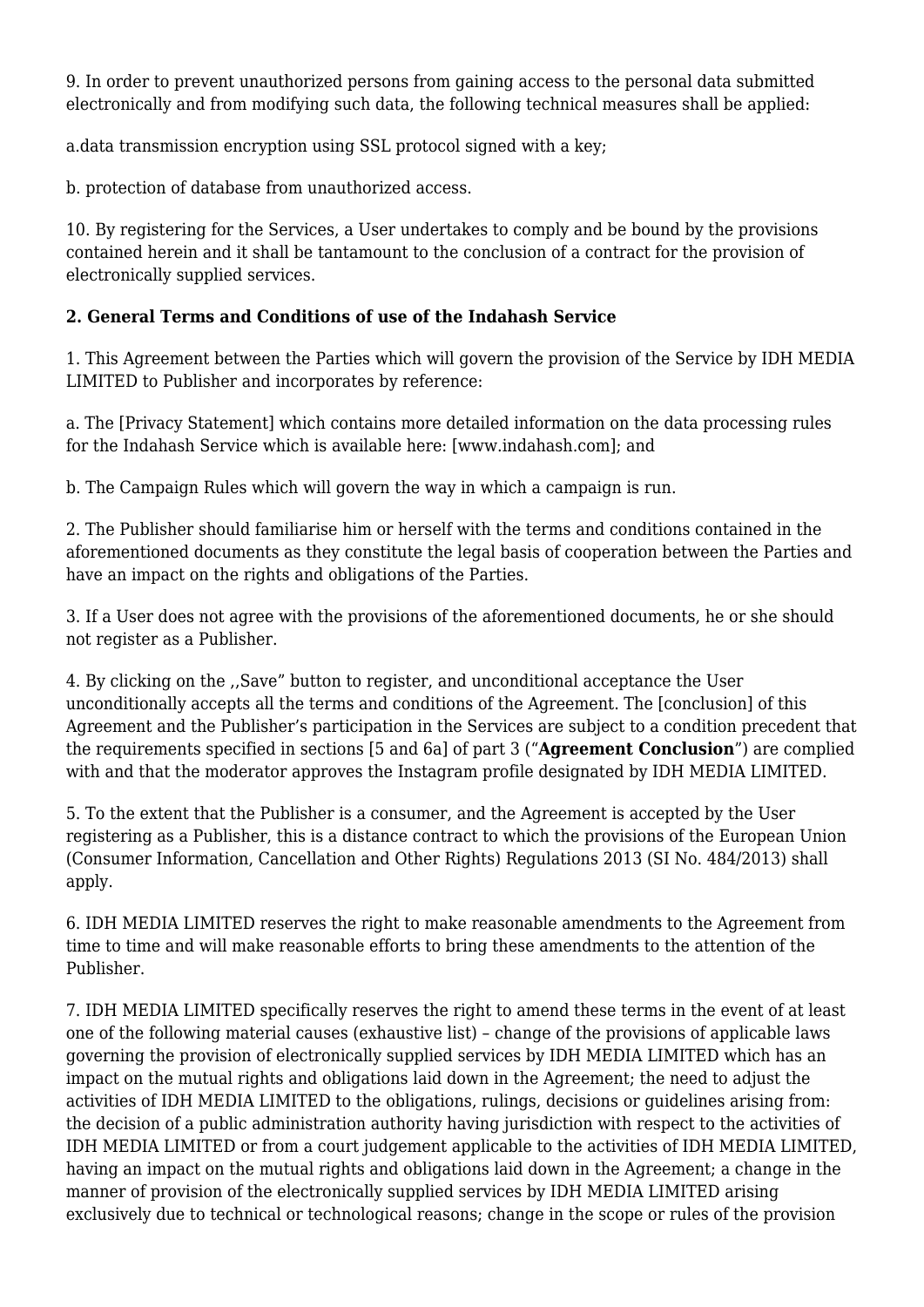by IDH MEDIA LIMITED of the Services to which the provisions of the Agreement apply through the introduction of new functionalities or Services or the modification or removal by IDH MEDIA LIMITED of existing functionalities or Services, where such functionalities or Services are covered by the Agreement and offered to the consumer.

8. In the event of changes being made to the contents of these terms in a manner specified in section [2.8] above, a Publisher shall have the right to terminate the Agreement for the provision of Services within the period of 14 days following the date of notification of the changes made to these terms.

# **3. Agreement Conclusion and Eligibility**

1. The Publisher concludes the Agreement with IDH MEDIA LIMITED by registering to the Service upon ticking the checkbox and clicking on the ,,Save" button. In this manner, the Publisher confirms that he or she has familiarised him- or herself with the provisions of this Agreement, has understood the contents thereof and shall use the Service subject to the provisions of this Agreement.

2. The Service provider for the Service is IDH MEDIA LIMITED, registered in Dublin 4, 22 Northumberland Road, Ballsbridge. Contact information: [support@indahash.com](http://web.archive.org/web/20160319073842/mailto:support@indahash.com) . The Service is provided by IDH MEDIA LIMITED to the Publisher free of charge.

3. In order to be eligible to register for the Service as a Publisher, a User must have an active Instagram profile and the profile in question must be approved by IDH MEDIA LIMITED with regard to the number of followers, profile activity and history. The User shall be notified whether his or her Instagram profile has been approved by means of a message. The present document as well as the withdrawal form along with the appropriate instructions shall be attached to the message referred to above. By clicking on the authentication link in the e-mail, the Publisher agrees for the commencement of the provision of the Service prior to the lapse of the period for withdrawal from the Agreement, thereby forfeiting the right of withdrawal.

4. In order to enter into the Agreement and be registered as a Publisher, a User must:

a. have a profile on Instagram.com,

b. have at least 500 followers on Instagram,

5. By entering into the Agreement and registering as a Publisher, the Publisher warrants that he or she:

a. has full capacity to enter into contracts or any legal transactions under the laws of his or her country of citizenship and residency, i.e. there can be no legal or factual obstacles to the conclusion of the Agreement,

b. the conditions laid down in [section 5] above are satisfied,

c. shall, upon receiving any remuneration for posts published, settle and pay any applicable taxes which he or she is under an obligation to pay in such circumstances according to the laws of his or her country of citizenship or residency. IDH MEDIA LIMITED shall not make any settlements or payments of any taxes or public receivables on behalf of the Publisher or for his or her benefit, regardless of the basis for such obligation (contract, laws of the Publisher's country of citizenship or residency).

6. The Publisher agrees to fully indemnify and hold IDH MEDIA LIMITED harmless against any income tax, national insurance and social security contributions and any other liability, deduction,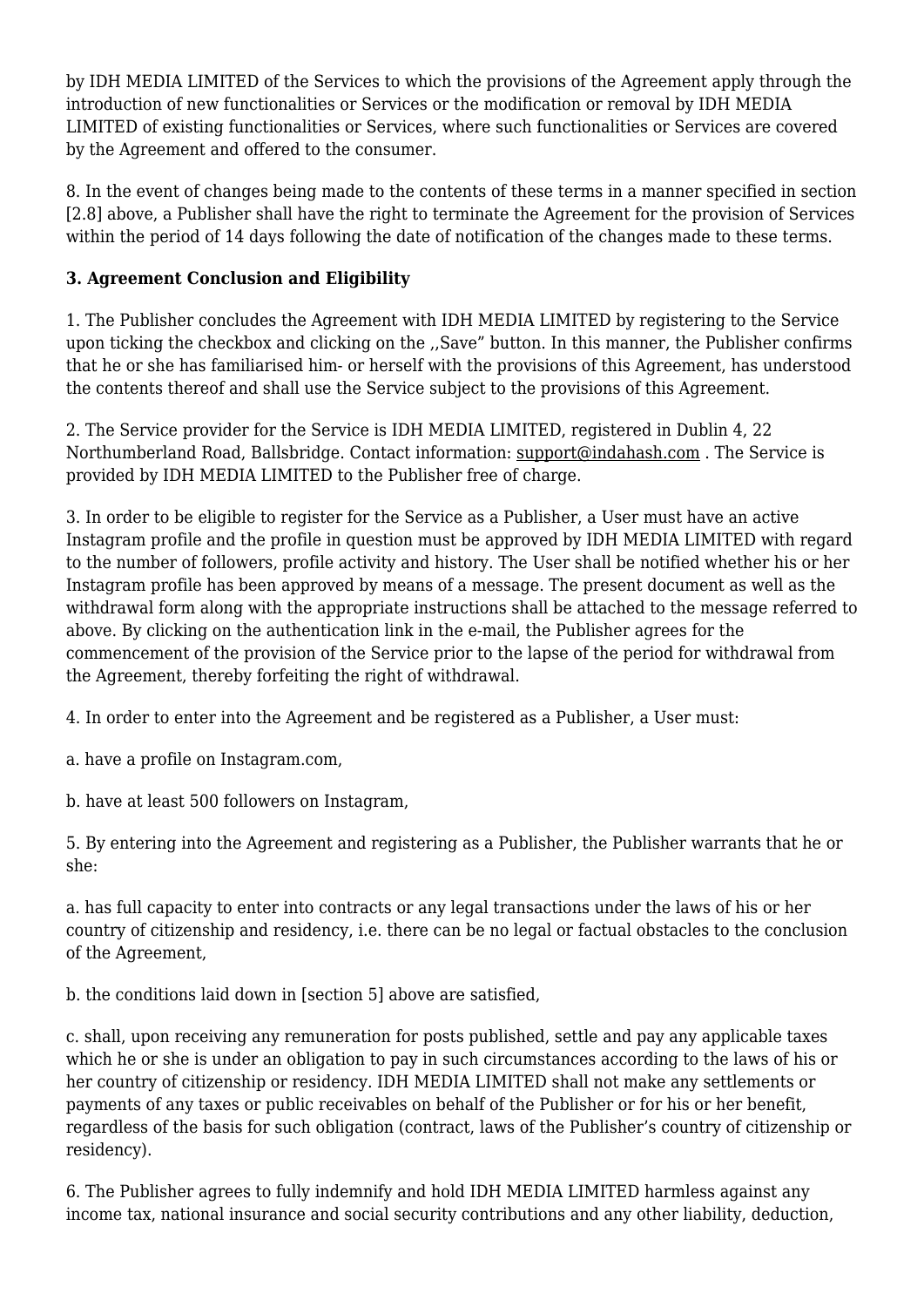contribution, assessment or claim arising from or made in connection with the performance of this Agreement, where the recovery is not prohibited by law. The Publisher shall further indemnify IDH MEDIA LIMITED against all reasonable costs, expenses and any penalty, fine or interest incurred or payable by IDH MEDIA LIMITED in connection with or in consequence of any such liability, deduction, contribution, assessment or claim or any liability arising from any employment-related claim or any claim based on worker status (including reasonable costs and expenses) brought by the Publisher or any third party against IDH MEDIA LIMITED arising out of or in connection with the performance of this Agreement by the Publisher.

## 7. The Publisher hereby acknowledges that:

a. in the event that a person without capacity to enter into legal transactions (or with restricted capacity to enter into legal transactions) purports to enter into the present Agreement, the Agreement shall not be concluded unless the parents or legal guardian agree for such agreement to be concluded. The Publisher shall be liable for any losses incurred by IDH MEDIA LIMITED which arise, whether directly or indirectly, from a party without the appropriate legal capacity from entering into this Agreement.

# **4. General Provisions**

1. IDH MEDIA LIMITED has developed the Service which makes it possible for Publisher's to earn money for Instagram posts containing text, pictures or video/audio clips, published on the Publisher's account in accordance with the guidelines for Publishers in the course of Advertising Campaigns which constitute the property of the Advertisers.

2. The precondition for participation in a Campaign is the acceptance of the Campaign Rules including the rates for posts published. The Campaign Rules, including the applicable deadlines and remuneration, are tailored for each individual Publisher having regard to the features of the Publisher's Instagram profile (number of followers, target group, image).

3. By clicking on the "Join" button, the Publisher unconditionally accepts the Campaign Rules and the Campaign description in the service panel.

4. IDH MEDIA LIMITED acts as the intermediary between Advertisers and Publishers; IDH MEDIA LIMITED does not verify or supervise any materials provided by the Advertiser, while the Publisher should verify on his or her own whether publishing posts containing advertising matter is permitted under the laws of the country at the citizens/residents of which the contents published on Instagram are aimed.

5. By entering into the Agreement, the Publisher is granted access to the Service. Access to the Service does not guarantee participation in a Campaign and the decision to participate in a Campaign is at the discretion of the Publisher and the Advertiser. IDH MEDIA LIMITED does not impose on the Publisher any obligations whatsoever insofar as the choice of the Campaigns offered is concerned.

6. The Publisher shall have the right to withdraw from the Agreement (and hence the Service) within the period of 14 days from the date of receipt of the information on the positive verification (approval) of the Publisher referred to in [part 3 section 4] above, without the obligation to state the reasons for such withdrawal or to incur any costs other than those provided for under the provisions of applicable laws.

7. The Publisher shall be entitled to withdraw from the Agreement for the provision of the Service. A statement of withdrawal may, in particular, be submitted using the sample withdrawal form which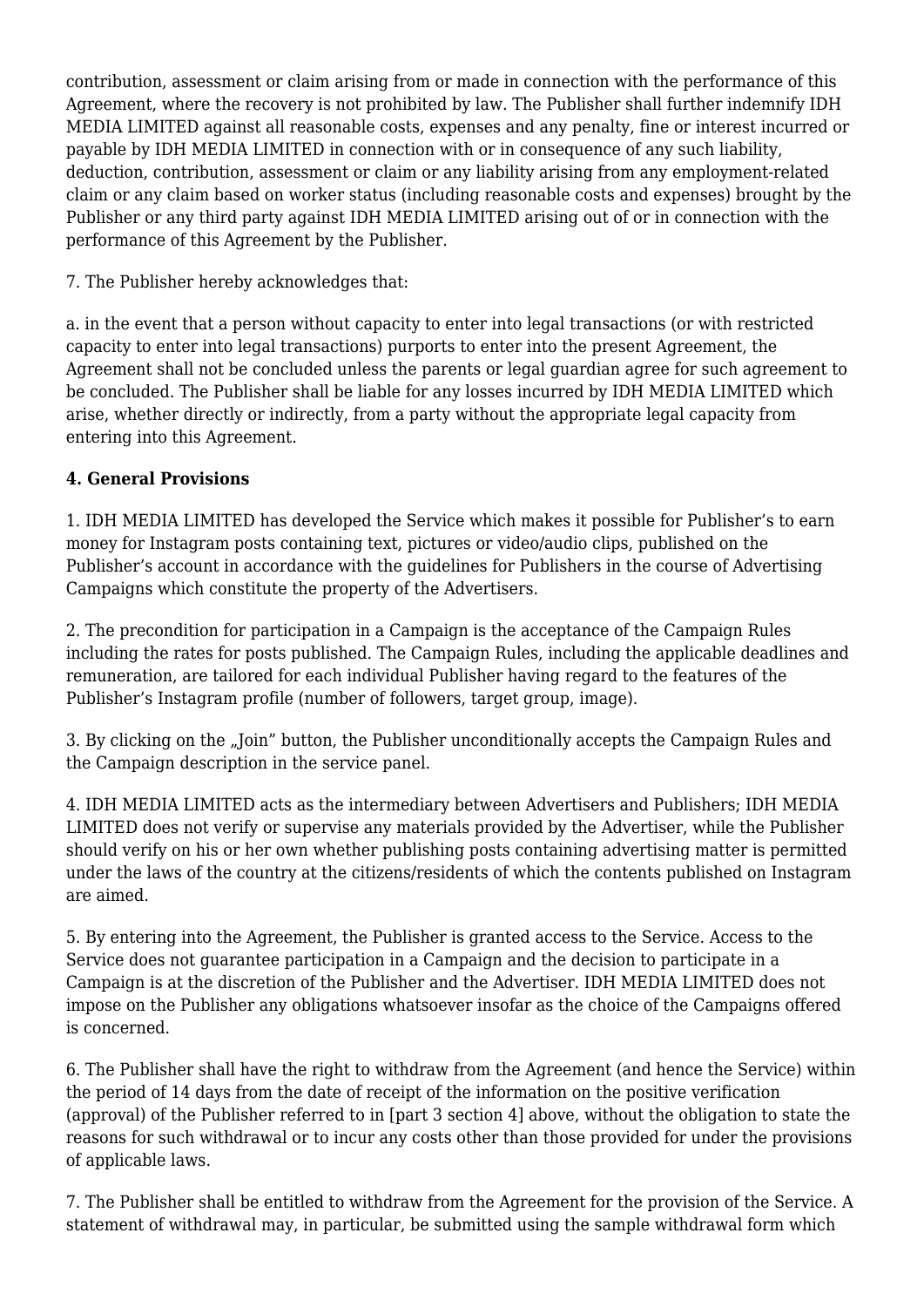constitutes Appendix no. 1 hereto [\(SAMPLE WITHDRAWAL FORM](http://web.archive.org/web/20160319073842/http://www.ravelo.pl/pub/img/2014/formularz_odstapienia_od_umowy.pdf)). This, however, does not in any way limit the right of the consumer to make any other unambiguous statement informing of the decision to withdraw from the agreement.

8. The right of withdrawal from the Agreement shall not apply where the performance of the Service has begun with the express consent of the Publisher prior to the lapse of the period for withdrawal from the Agreement and after IDH MEDIA LIMITED has notified the Publisher of the forfeiture of the right of withdrawal.

9. In case of the Services, the Publisher shall be free to decide whether to retain the right of withdrawal or whether to commence the provision of the Service. Once the decision to retain the right of withdrawal is adopted, the provision of the Service shall commence following the lapse of the period for withdrawal, i.e. within 14 days.

10. The Publisher has the right to terminate the Agreement at any time by clicking "unsubscriberemove account" in section "settings".

# **5. Obligations of the Publisher**

1. The Publisher shall have the possibility to browse the requirements of individual Campaigns within the Service. If he or she considers that any of such Campaigns may be of interest to him or her, he or she shall be entitled to conclude an agreement for the participation in such Campaign by clicking on the  $\sqrt{2}$  Join" button.

2. During the Campaign, the Publisher shall be under an obligation to publish posts on his or her Instagram profile which are consistent with the requirements included in the description of the given Campaign (e.g. publication of specific content, photos or other materials) as well as to include a unique alpha-numeric code (hashtag) and/or (tag).

3. Using dedicated computer software, IDH MEDIA LIMITED shall verify whether the Publisher has performed the allocated tasks. Where activities are performed:

a. without the appropriate hashtag and/or tag being placed,

b. following the lapse of 24 hours from the day of signing up for the given Campaign,

c. in a manner inconsistent with the guidelines for the given Campaign,

d. in a manner inconsistent with the Advertiser's image shall not be tantamount to the (proper) performance of the Publisher's obligations and does not form the basis for the acquisition of the right to receive remuneration.

4. The Publisher is not obliged to perform any other actions within the framework of Campaign apart from those expressly included in the description thereof.

5. The Publisher shall be under an obligation to monitor the up-to-date information on the Campaign and on changes made to the Service.

6. The Publisher shall be solely responsible for:

a. his or her Instagram profile as well as for verifying whether the publication of specific information which forms the subject of the Campaign is permissible and consistent with the laws of his or her country of citizenship/residency,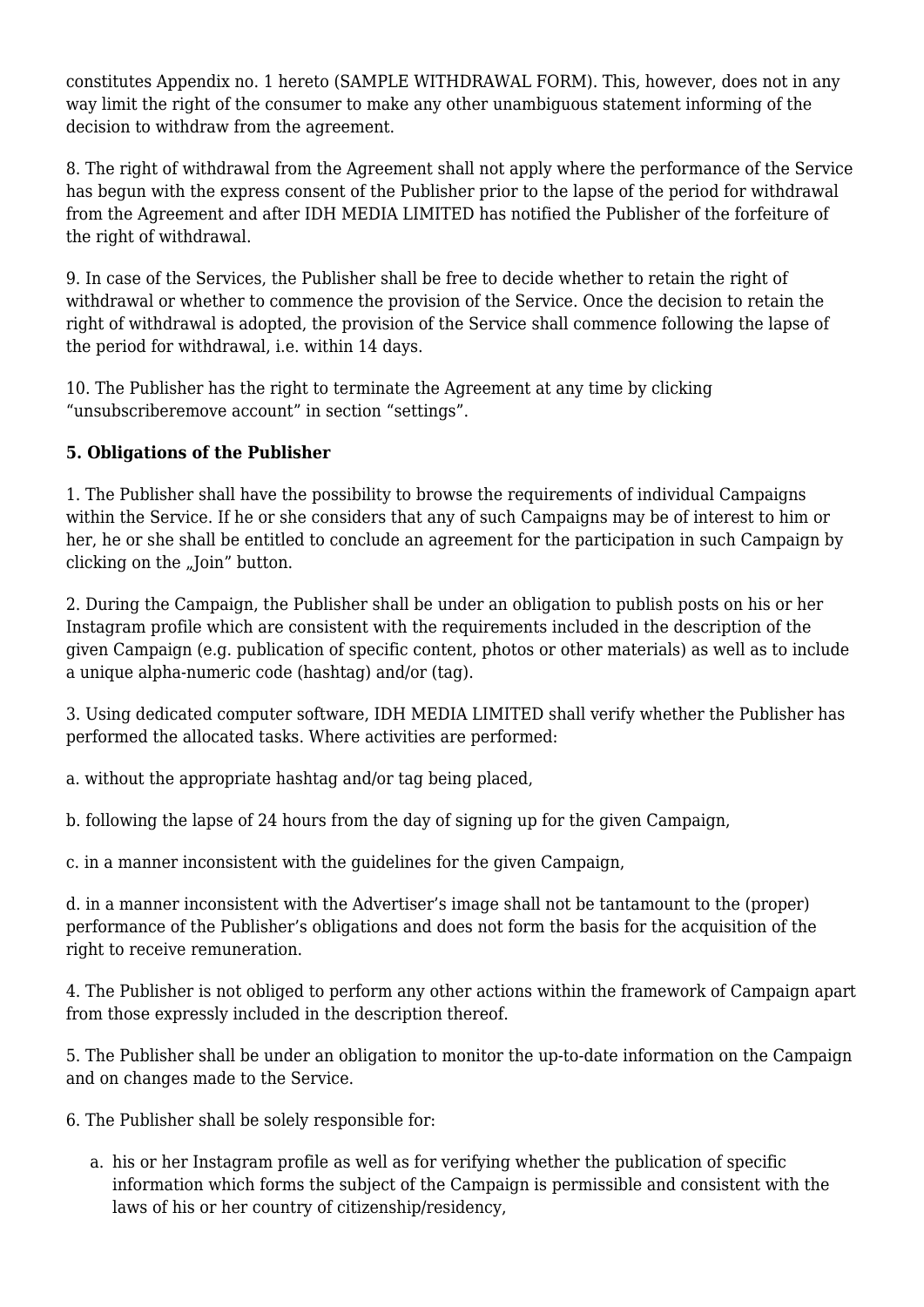- b. goods supplied by the Advertiser in order to perform activities pursuant to Campaign details.
- 7. The Publisher undertakes:
	- a. not to artificially influence or inflate the number of followers of his or her Instagram profile,
	- b. reimburse the damage caused by non-performance or improper performance of activities in Campaign (in particular in case of Campaigns mentioned in point. 6.2 herein below equivalent of goods and shipping costs).

8. The Publisher shall be responsible for the proper performance of the obligations imposed within the framework of the given Campaign and shall bear any and all costs arising from the performance of his or her obligations in the course of such Campaign.

9. The Publisher undertakes to indemnify and hold IDH MEDIA LIMITED harmless against any and all claims for damages, liabilities or any other demands for the payment of compensation arising from the activities of the Publisher performed within the framework of the Service or in the course of performance of obligations related to any Campaign. The Publisher shall compensate any costs or losses caused by the improper, negligent or unauthorized use of the Service or performance of the Campaign.

10. The Publisher shall be solely responsible for the consistency of his or her actions performed within the framework of the Service or the Campaign with the laws of his or her country of citizenship.

11. The Publisher hereby assures that he or she shall not use the Service in a manner inconsistent with its purpose, which may hinder or prevent any third parties from using the Service. In the event of the provision of Service being placed at risk for reasons specified in the preceding sentence, IDH MEDIA LIMITED, having first requested the Publisher to cease and desist from infringing activities, may suspend the provision of the Service. In cases where an immediate intervention on the part of IDH MEDIA LIMITED is necessary and where it is impossible to request the Publisher to cease and desist from infringing activities first, IDH MEDIA LIMITED shall be entitled to immediately suspend the provision of the Service, of which IDH MEDIA LIMITED shall promptly notify the Publisher.

12. In consideration for the remuneration named below, the Publisher hereby grants the Advertiser and each Affiliate non revocable, worldwide right and license by all means and on the Internet to use, reproduce, modify, distribute, display and perform works created in connection with Campaign promotional and marketing activities rendered by The Publisher for editorial, marketing, or promotional purposes. In the event the work created by the Publisher comprise the personal image of the Publisher or any third party, the Publisher grant the Advertiser the right to use such personal image only in connection with work by the Advertiser and each Affiliate for the purposes defined hereinabove.

# **6. Remuneration**

1. The Advertiser may decide whether the remuneration shall be settled in cash or in in cash and goods.

2. In the event the remuneration mentioned in Campaign details is settled in cash and goods, or in exchange for goods, the Advertiser shall send such goods to the Publisher who is participating in Campaign to the shipping address indicated by the Publisher.

3.The amount of remuneration payable to the Publisher for the performance of its obligations within the framework of the given Campaign (and in accordance with the Campaign Rules) shall be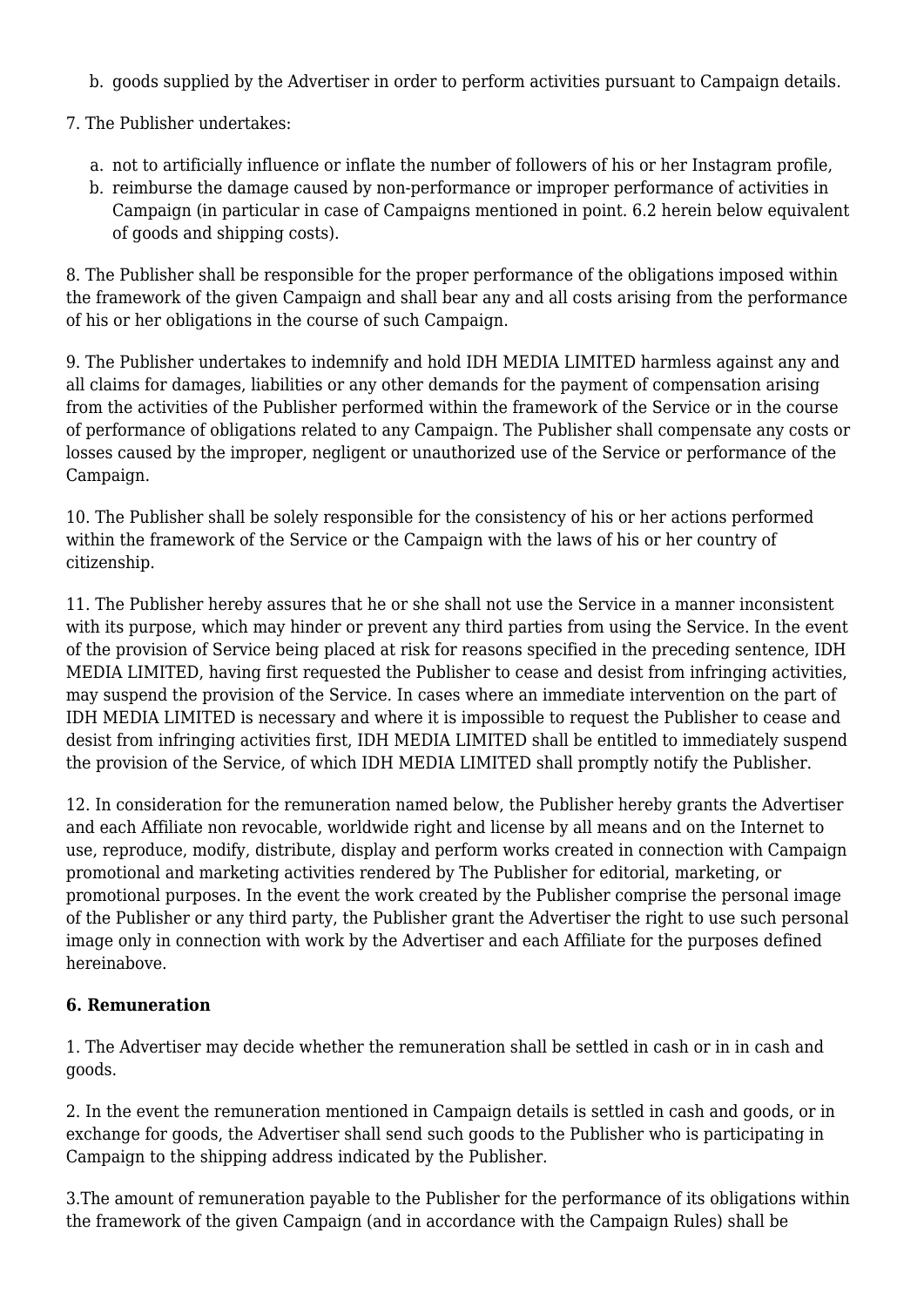specified under the terms and conditions of the Campaign. Remuneration constitutes an offer of Advertiser and is determined unilaterally by Advertiser, individually for each Publisher.4. The remuneration of the Publisher shall be settled during settlement periods. The settlement period shall be one calendar month.

5. The payment of remuneration and the amount of same for the given settlement period shall be determined on the basis of:

a. rates specified for the given Campaign and subject to the acceptance by IDH MEDIA LIMITED and the Advertiser of the performance of obligations of Publishers and on the condition that IDH MEDIA LIMITED has received remuneration from the Advertiser for the given period,

b. a report on the performance of obligations generated by IDH MEDIA LIMITED in accordance with the provisions hereof.

6. The obligation to provide remuneration for these services lies with the Advertiser and where the Advertiser fails to pay, there is no liability or obligation on IDH MEDIA LIMITED to make payment to the Publisher.

7. Remuneration for the Publisher shall be payable to the bank account specified by the Publisher.

8. Remuneration shall, subject to other provisions of this document, be paid to the Publisher only where is constitutes the minimum amount of 10 USD.

9. In case of remuneration which does not exceed 10 USD, the amount in question shall be added to the amount of remuneration for the following settlement period.

10. The Publisher shall be under an obligation to provide detailed information on his or her bank account or shipping address.

11. IDH MEDIA LIMITED shall accept no liability whatsoever for any errors or inaccuracies in the bank account information or shipping address provided by the Publisher.

## **7. Obligations of IDH MEDIA LIMITED**

1. IDH MEDIA LIMITED undertakes to perform the Service in the manner in which it is advertised.

# **8. Liability of IDH MEDIA LIMITED**

1. EXCEPT AS EXPRESSLY PROVIDED HEREIN AND TO THE MAXIMUM EXTENT PERMITTED BY APPLICABLE LAW, IDH MEDIA LIMITED MAKES NO WARRANTIES OF ANY KIND, WHETHER EXPRESS, IMPLIED, STATUTORY OR OTHERWISE, AND SPECIFICALLY DISCLAIMS ALL IMPLIED WARRANTIES, INCLUDING ANY WARRANTIES OF MERCHANTABILITY, OR FITNESS FOR A PARTICULAR PURPOSE WITH RESPECT TO THE SERVICE AND/OR RELATED DOCUMENTATION. IDH MEDIA LIMITED DOES NOT WARRANT THAT THE SERVICE WILL BE ERROR FREE OR UNINTERRUPTED. THE WARRANTIES PROVIDED HEREIN ARE THE SOLE AND EXCLUSIVE WARRANTIES PROVIDED TO USERS/PUBLISHERS IN CONNECTION WITH THE PROVISION OF THE SERVICE.

2. IDH MEDIA LIMITED does not guarantee the proper operation of the Service.

3. IDH MEDIA LIMITED makes the Service available "as is"; although the Service has been tested and provides the intended functionalities, IDH MEDIA LIMITED makes no warranties as to the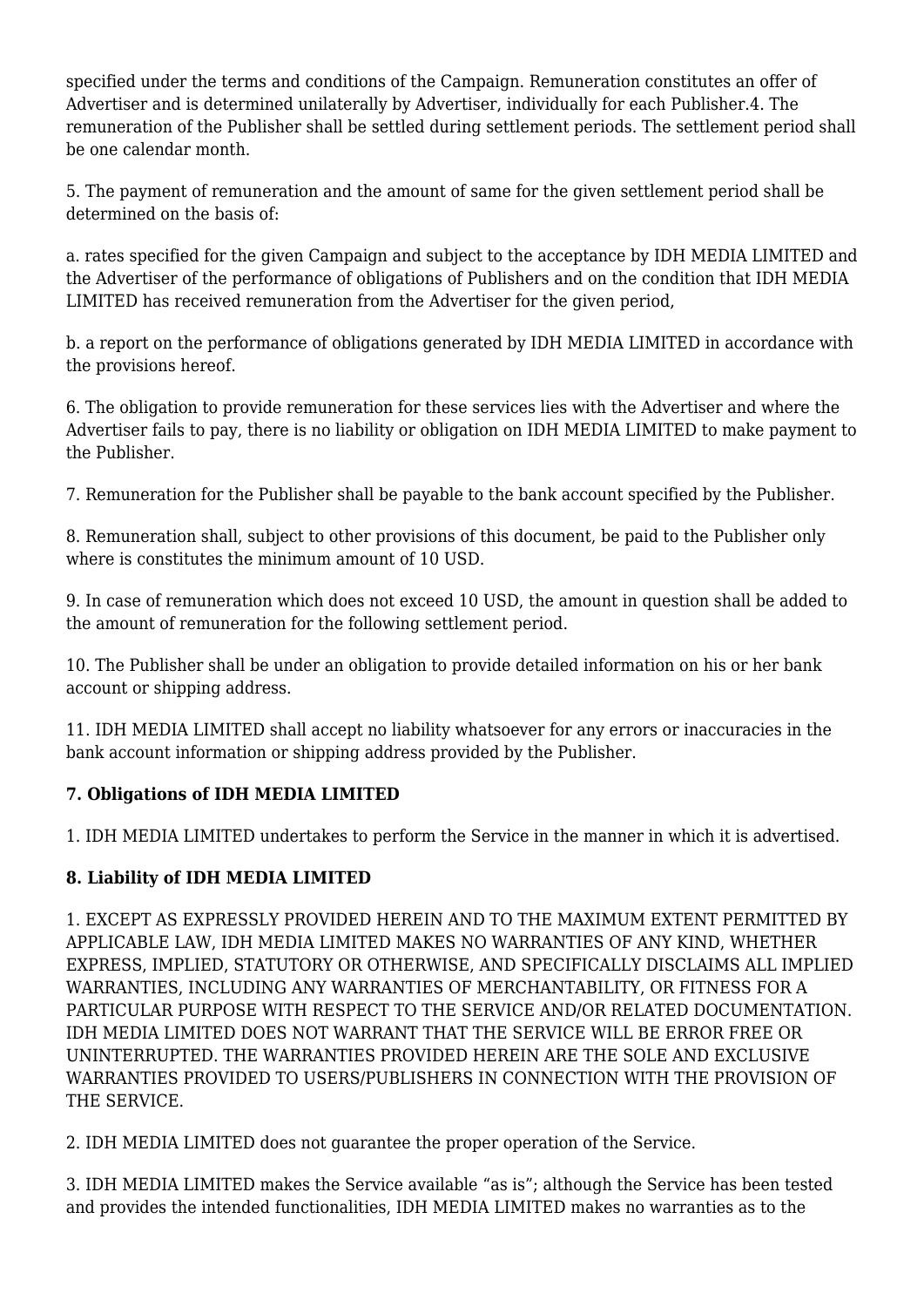proper functioning thereof.

4. IDH MEDIA LIMITED shall accept no liability whatsoever for any costs or losses incurred by the Publisher in connection with the performance of his or her obligations arising in connection with the participation in the Campaigns.

5. IDH MEDIA LIMITED shall accept no liability whatsoever for any interruptions in the access to the Service, for any instances of breach or loss of data in its information processing system, for any defects of the security system or for the operation of viruses and other harmful software components during the use of the Service.

6. IDH MEDIA LIMITED reserves the right to modify, update, change or discontinue the Service, thereby terminating this Agreement with 14 days' notice. In the event of termination of the Agreement, Advertiser shall pay the amounts due to the Publisher, provided that the Publisher provides accurate and correct information on his or her bank account.

7. IDH MEDIA LIMITED shall accept no liability whatsoever for any losses or lost profits including indirect losses incurred by the Publisher in the use of the Services.

8. None of the previous provisions serve to exclude or restrict liability for death or personal injury caused by the negligence or by misrepresentation of IDH MEDIA LIMITED.

# **9. Complaints**

1. Complaints submitted by the Publisher in connection with non-performance or improper performance of the Agreement shall be sent to IDH MEDIA LIMITED by e-mail to the address: [support@indahash.com](http://web.archive.org/web/20160319073842/mailto:support@indahash.com) or in writing, to the address of the registered office of IDH MEDIA LIMITED.

2. IDH MEDIA LIMITED shall endeavour to provide a written response to the complaint within the period of 14 days from the date of receipt thereof, stating whether it accepts the complaint and how it intends to eliminate the infringements specified in the complaint, or, alternatively, informing the complainant of the lack of basis for the complaint and stating the reasons for its position in this regard.

## **10. Privacy**

1. Insofar as IDH MEDIA LIMITED processes the personal data of the Publisher, it shall be a data controller within the meaning of the Data Protection Acts 1988 and 2003.

2. IDH MEDIA LIMITED shall collect personal data in connection with the conclusion of the Agreement in a manner consistent with the provisions of this Agreement (which incorporates by reference, the Privacy Statement), as well as data relating to the performance and settlement of the Agreement and the marketing of its own products and services. The provision of personal data by the Publisher is voluntary.

3. Pursuant to cogent provisions on the protection of personal data, each Publisher shall be entitled to access his or her personal data, to make corrections thereof as well as to demand the cessation of the processing of such data.

4. We may share your information with selected third parties including business partners, suppliers and sub-contractors for the performance of any contract we enter into with you. We may also disclose your personal information to third parties: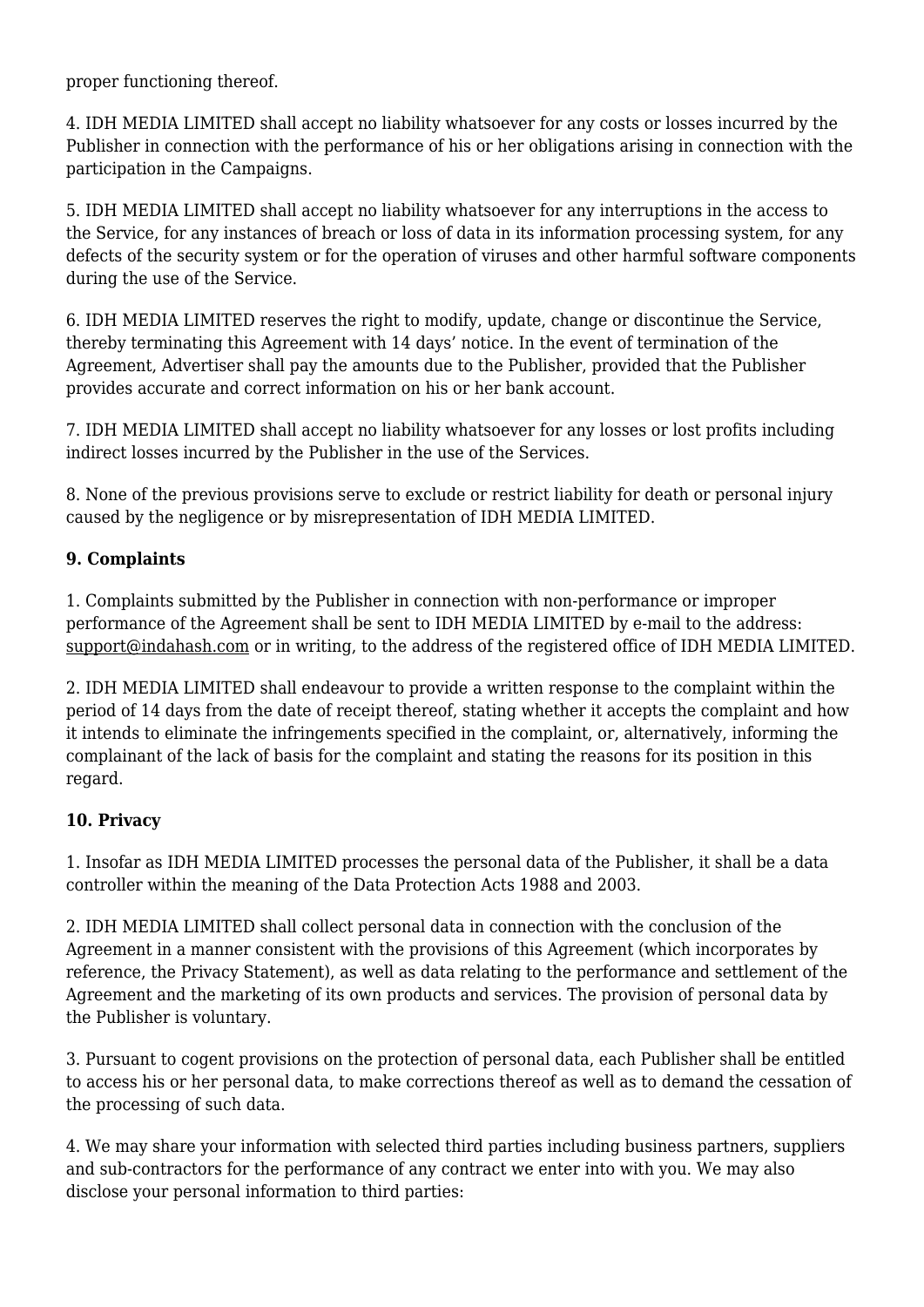a. In the event that we sell or buy any business or assets, in which case we may disclose your personal data to the prospective seller or buyer of such business or assets.

b. If IDH MEDIA LIMITED or substantially all of its assets are acquired by a third party, in which case personal data held by it about its customers will be one of the transferred assets.

c. If we are under a duty to disclose or share your personal data in order to comply with any legal obligation, or in order to enforce or apply this Agreement.

5. The information security administrator shall be IDH MEDIA LIMITED, contact: support@indahash.com

6. IDH MEDIA LIMITED shall:

a. maintain the confidentiality of the personal data of the Publisher and shall process such data, *inter alia*, for the purposes of providing, supporting and maintaining the Service,

b. implement appropriate technical and organisational measures necessary to ensure the protection of personal data against unauthorised access, destruction or distortion where such measures are required pursuant to the provisions of applicable laws.

# **11. Intellectual Property**

1. IDH MEDIA LIMITED remains the owner of all copyrights, trademarks, intellectual property rights and other rights related to the Service.

2. Any text, data, graphics, pictures, logos, photos, files and any other materials included on the [www.indahash.com](http://web.archive.org/web/20160319073842/http://www.indahash.com/) website as well as the selection, arrangement, coordination and compilation of materials and the overall appearance and character of the website are the intellectual property of IDH MEDIA LIMITED or their respective owners. They are protected under copyright, design right, patents, trademarks or under other provisions, including the provisions of international conventions as well as provisions of the law of property.

3. The present agreement does not form the basis for the acquisition, in any manner whatsoever, of any rights or licences, save for the right to use the Service.

# **12. Term of the Agreement**

1. This Agreement enters into force following the registration of a User as a Publisher.

2. IDH MEDIA LIMITED reserves the right to terminate the Agreement and access to the Service immediately where:

a. IDH MEDIA LIMITED considers that the Publisher does not satisfy the conditions for the Campaign, breaches the provisions of applicable laws and acts to the detriment of the Advertiser,

b. the Publisher acts dishonestly by artificially generating an interest in his or her profile,

c. IDH MEDIA LIMITED receives credible information that the Publisher infringes the provisions of applicable laws of the country of his or her citizenship/residency or breaches the terms of use of instagram.com,

d. the Publisher deletes his or her Instagram profile or the profile is otherwise removed,